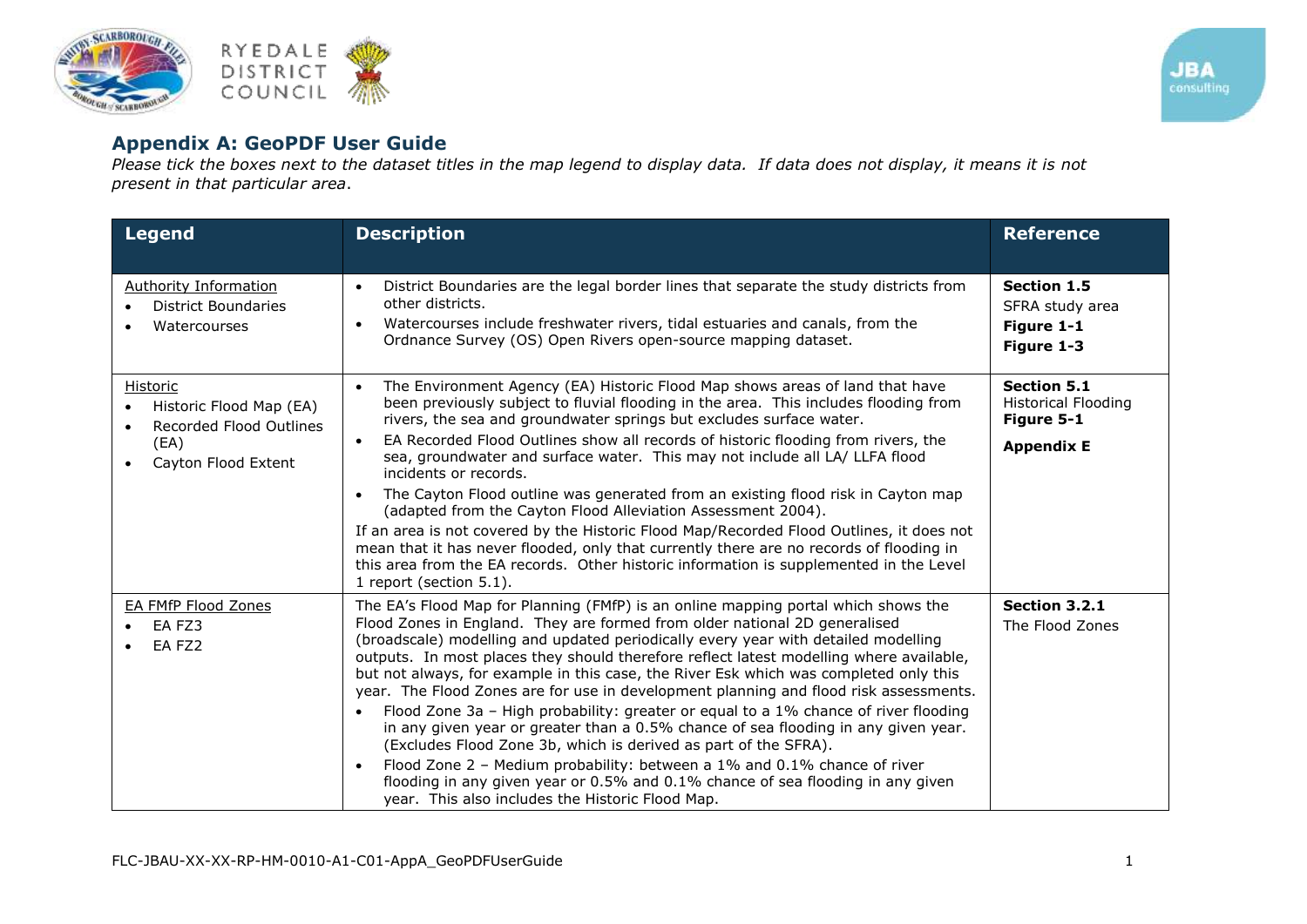





| Legend                                                                                                                                                            | <b>Description</b>                                                                                                                                                                                                                                                                                                                                                                                                                                                                                                                                                                                                                                                                                                                                                                                                                                                                                                                                                                                                                                                                                                                                                                                                                                                                                                                                                                                                                                                                                                                | <b>Reference</b>                                       |
|-------------------------------------------------------------------------------------------------------------------------------------------------------------------|-----------------------------------------------------------------------------------------------------------------------------------------------------------------------------------------------------------------------------------------------------------------------------------------------------------------------------------------------------------------------------------------------------------------------------------------------------------------------------------------------------------------------------------------------------------------------------------------------------------------------------------------------------------------------------------------------------------------------------------------------------------------------------------------------------------------------------------------------------------------------------------------------------------------------------------------------------------------------------------------------------------------------------------------------------------------------------------------------------------------------------------------------------------------------------------------------------------------------------------------------------------------------------------------------------------------------------------------------------------------------------------------------------------------------------------------------------------------------------------------------------------------------------------|--------------------------------------------------------|
| Flood Zones (Modelled)<br>Indicative Flood Zone<br>3b<br>Flood Zone 3b<br>$\bullet$<br>Flood Zone 3a<br>$\bullet$<br>Flood Zone 2                                 | These Flood Zones refer to where modelled outputs have been used.<br>Flood Zone 3b - Functional Floodplain: This zone comprises land where water has<br>$\bullet$<br>to flow or be stored in times of flood. Flood Zone 3b is identified as land which<br>would flood with an annual probability of 1 in 20 years, where detailed hydraulic<br>modelling exists.<br>Indicative Flood Zone 3b - as above, but where no detailed modelled 20-year flood<br>$\bullet$<br>extent exists, then Flood Zone 3a has been used as a proxy - this is hatched to<br>show the difference. This is conservative and developers would need to refine in a<br>detailed site assessment.<br>Flood Zone 3a - High probability: greater or equal to a 1% chance of river flooding<br>$\bullet$<br>in any given year or greater than a 0.5% chance of sea flooding in any given year.<br>This is likely to be the same as the EA's FMfP FZ3a, but if there are newer models<br>not yet incorporated into the FMfP, then it will present the undefended 1% AEP<br>event from the latest model.<br>Flood Zone 2 - Medium probability: between a 1% and 0.1% chance of river<br>flooding in any given year or 0.5% and 0.1% chance of sea flooding in any given<br>year. This is likely to be the same as the EA's FMfP FZ2, but if there are newer<br>models not yet incorporated into the FMfP, then it will present the undefended<br>0.1% AEP (Annual Exceedance Probability) event from the latest model, combined<br>with the Historic Flood Map. | Section 3.2.1<br>The Flood Zones<br>(amber box)        |
| <b>Tidal Esk Flood Zones</b><br>(Modelled)<br>Tidal Esk Flood Zone 3b<br>Tidal Esk Flood Zone 3a<br>Tidal Esk Flood Zone 2                                        | These are the latest tidal modelling outputs representing the Flood Zone events from<br>the EA's 'River Esk and Tributaries Flood Risk Mapping' study 2016-2020, which are not<br>yet incorporated into the EA's Flood Map for Planning.                                                                                                                                                                                                                                                                                                                                                                                                                                                                                                                                                                                                                                                                                                                                                                                                                                                                                                                                                                                                                                                                                                                                                                                                                                                                                          | Section 3.2.1<br>The Flood Zones<br>(amber box)        |
| <b>Climate Change Extent</b><br>(Modelled)<br>Climate Change Central<br>$\bullet$<br>Climate Change Higher<br>Central<br>Climate Change Upper<br>$\bullet$<br>End | These extents are from existing hydraulic models, where the 1% AEP (100-year flow) is<br>upscaled by the EA's climate change allowances for the 2080s epoch for the relevant<br>river basin.<br>In the absence of modelled climate change outputs, Flood Zone 2 can be used as a<br>proxy, until detailed modelling is undertaken at site-specific FRA stage.                                                                                                                                                                                                                                                                                                                                                                                                                                                                                                                                                                                                                                                                                                                                                                                                                                                                                                                                                                                                                                                                                                                                                                     | <b>Section 4</b><br><b>Impact of Climate</b><br>Change |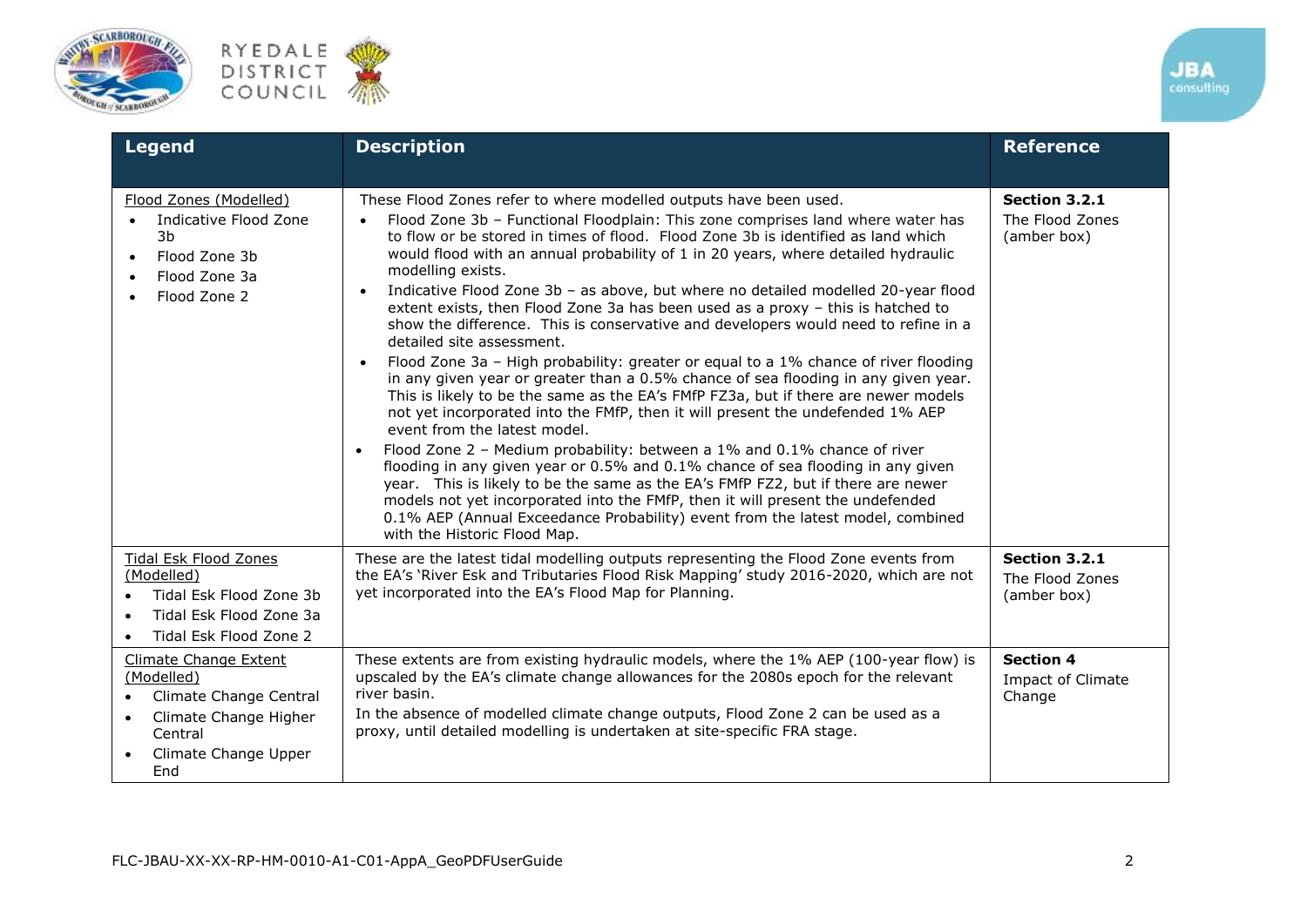





| <b>Legend</b>                                                                                                            | <b>Description</b>                                                                                                                                                                                                                                                                                                                                                                                                                                                                                                                                                                                                                                                                                                                | <b>Reference</b>                                                                                            |
|--------------------------------------------------------------------------------------------------------------------------|-----------------------------------------------------------------------------------------------------------------------------------------------------------------------------------------------------------------------------------------------------------------------------------------------------------------------------------------------------------------------------------------------------------------------------------------------------------------------------------------------------------------------------------------------------------------------------------------------------------------------------------------------------------------------------------------------------------------------------------|-------------------------------------------------------------------------------------------------------------|
| Coastal (Modelled)<br>PD (95%) 0.5% AEP<br>PD (95%) 0.1% AEP<br>$\bullet$<br>Coastal Higher Central<br>Coastal Upper End | PD (Present Day)<br>$\bullet$<br>0.5% - each year the area has a 1 in 200 chance of flooding<br>$\bullet$<br>0.1% - each year the area has a 1 in 1000 chance of flooding<br>$\bullet$<br>There are a range of allowances for sea level rise based on percentiles. A<br>$\bullet$<br>percentile describes the proportion of possible scenarios that fall below an<br>allowance level.<br>The <b>higher central</b> climate change allowance is based on the 70th percentile and<br>upper end climate change allowance is based on the 95th percentile. There is little<br>change between the 70 <sup>th</sup> and 95 <sup>th</sup> percentiles in the mapping, hence only the 95 <sup>th</sup> has<br>been shown for present day. | <b>Section 4.4</b><br>Representing climate<br>change in the Level 1<br><b>SFRA</b>                          |
| Risk of Flooding from Rivers<br>and Sea (EA)<br>Very low<br>Low<br>Medium<br>High                                        | The Risk of Flooding from Rivers and Sea maps have been generated from the EA's<br>National Flood Risk Assessment (NaFRA) and National Receptor Dataset (NRD).<br>Very low risk: each year there is a chance of flooding of less than 1 in 1000 (0.1%)<br>$\bullet$<br>Low risk: each year there is a chance of flooding of between 1 in 1000 (0.1%) and<br>$\bullet$<br>1 in 100 (1%).<br>Medium risk: each year there is a chance of flooding of between 1 in 100 (1%) and<br>$\bullet$<br>1 in 30 (3.3%).<br>High risk: each year there is a chance of flooding of greater than 1 in 30 (3.3%).<br>$\bullet$                                                                                                                   | <b>Section 5.4</b><br>Fluvial flood risk<br><b>Appendix E</b>                                               |
| Risk of Flooding from<br>Surface Water (EA)<br>RoFSW 3.3% AEP<br>RoFSW 1% AEP<br>RoFSW 0.1% AEP                          | The EA's Risk of Flooding from Surface Water (RoFfSW) flood maps give an indication of<br>the broad areas likely to be at risk of surface water flooding. This includes flooding that<br>takes place from the surface runoff generated by rainwater.<br>3.3% - each year the area has a 1 in 30 chance of flooding<br>1% - each year the area has a 1 in 100 chance of flooding<br>0.1% - each year the area has a 1 in 1000 chance of flooding<br>$\bullet$                                                                                                                                                                                                                                                                      | <b>Section 5.6</b><br>Surface water<br>flooding<br><b>Appendix E</b>                                        |
| <b>EA Flood Alert and Warning</b><br>Areas<br>Flood Warning<br>Flood Alert                                               | Flood Warnings are issued to designated Flood Warning Areas when a river level<br>$\bullet$<br>hits a certain threshold, heavy rainfall or high tides and strong winds are forecast.<br>"Flooding is expected, immediate action is required".<br>Flood Alerts are issued when there is water out of bank for the first time anywhere<br>in the catchment and when forecasts indicate flooding may be possible. "Flooding<br>is possible, be prepared".<br>Both of these datasets are a polygon GIS shapefile where the above are issued;<br>they are not flood extents.                                                                                                                                                           | Section 5.10<br>Flood Alert and Flood<br>Warnings<br><b>Appendix D</b><br>Flood Alert and Flood<br>Warnings |